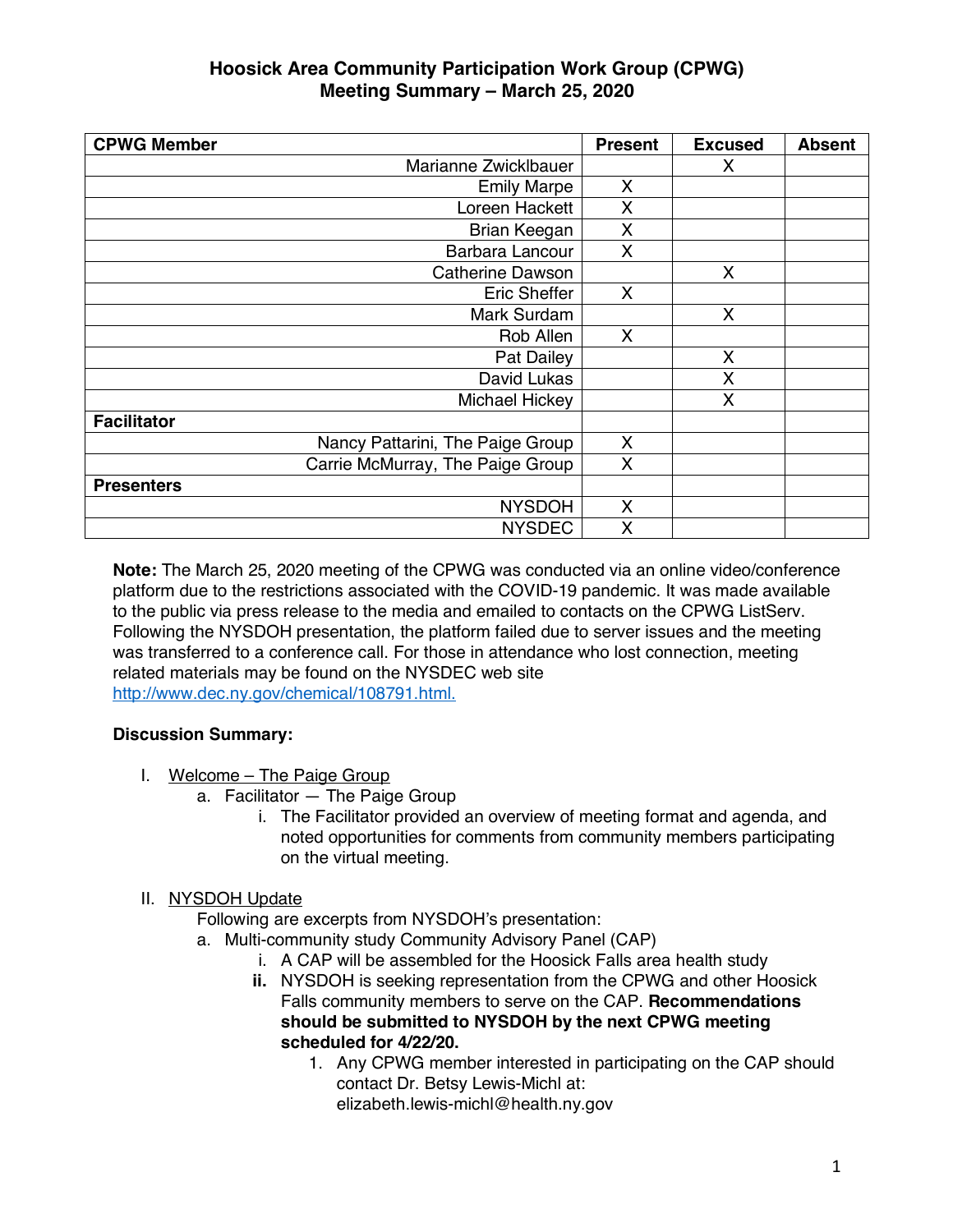- iii. NYSDOH is seeking recommendations from the CPWG for other community participants
	- 1. Any CPWG member wishing to recommend an individual should contact Dr. Betsy Lewis-Michl at:
		- elizabeth.lewis-michl@health.ny.gov
- iv. A PFAS multi-site study webpage and Facebook page have been launched:
	- 1. Web: https://www.albany.edu/sph/pfas
	- 2. Facebook: https://www.facebook.com/NYSPFASHealthStudy/
- b. NYSDOH also provided the following resources related to Coronavirus:
	- i. NYS Coronavirus hotline: 888-364-3065
	- ii. NYS Coronavirus emotional support hotline: 844-863-9314
	- iii. NYS Coronavirus website: https://coronavirus.health.ny.gov

#### III. NYSDEC Update

Following are excerpts from NYSDEC's presentation:

- a. Site remediation activities update
	- i. John Street PFOA and Volatile Organic Compounds (VOC) investigations
		- 1. Early monitoring of the PlumeStop Interim Remedial Measure (IRM) indicates it is effectively reducing contamination from travelling offsite
		- 2. Culvert work complete; road is open
	- ii. McCaffrey Street
		- 1. IRM in operation and performing as intended
	- iii. Liberty Street
		- 1. IRM in planning
		- 2. Pre-design investigation in planning
	- iv. Interface Site
		- 1. Site characterization initial field activities are complete
- b. Air deposition study status
	- i. Collecting environmental samples from remaining sites once access is granted
	- ii. Selecting samples for testing (Synthetic Precipitation Leaching Procedure analysis)
- c. Disposal site testing update
	- i. Due to online platform technical difficulties, the presentation will be rescheduled to a later meeting. The Facilitator will share the presentation with the CPWG in order to provide an opportunity to review ahead of time.
- d. McCaffrey PFAS Emissions Test Results follow up with Tom Gentile, Chief, Air Toxics Section, Division of Air Resources
	- i. Recap results indicate extremely low emissions at the facility.
		- 1. The qualitative study identified trace emissions of:
			- a. Emerging ultra-low chain perfluoralkyl substance replacements
			- b. A fluorotelomer alcohol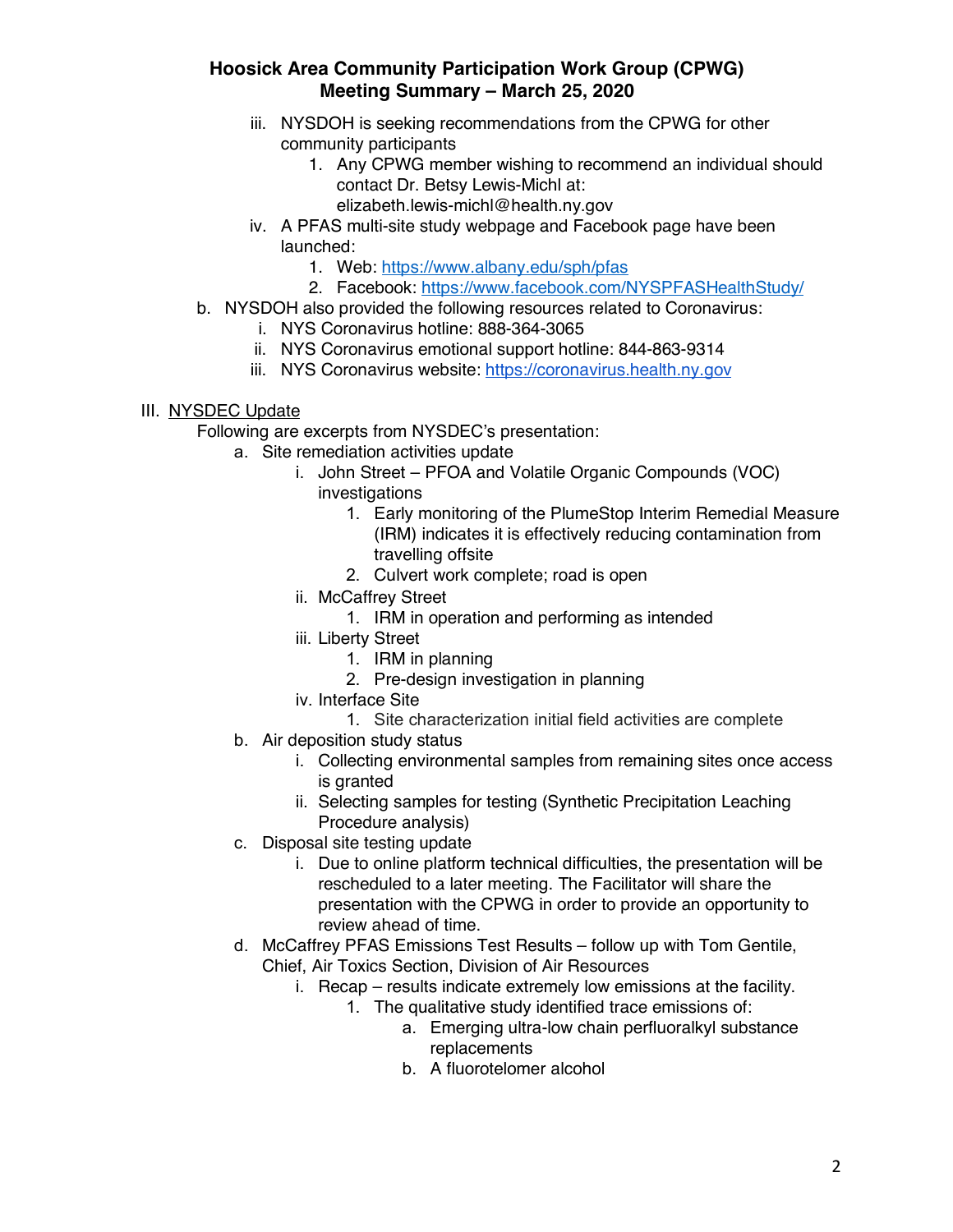- c. An expected PTFE decomposition product and some polyfluoroalkyl substances that are not believed to be associated with the process operations at the facility
- ii. NYSDEC next steps
	- 1. Evaluate the use of this information in reviewing the results from the current ongoing remedial investigations
	- 2. Request ORD to estimate TFE and VOC concentrations in the SUMMA emission samples where possible. EPA ORD has indicated it will provide NYSDEC with these estimated concentrations.
	- 3. Continue to evaluate the source of the polyfluorinated substances observed through available literature
- e. Water supply update
	- i. Village water supply O&M continues despite current health crisis
	- ii. Town POET maintenance continues despite current health crisis
- f. CPWG Comments/Questions
	- i. Q: Regarding the NYSDOH multi-community health study, who should the public contact if they wish to participate on the community advisory panel?

A: Anyone interested in participating on the community advisory panel should contact Dr. Betsy Lewis-Michl at: elizabeth.lewis-michl@health.ny.gov

ii. Q: Can heat be used to destroy PFAS compounds?

A: NYSDEC is currently tracking research on this topic. Available literature indicates high-temperature treatment can destroy all PFAS compounds. At this time, NYSDEC believes high-temperature incineration prevents anything harmful coming out of the stacks based on existing data to date.

iii. Q: Of the 39 VOCs present in the stack emissions, are they regulated by class or individually?

A: These VOCs are regulated individually to protect public health and the environment or as a broad class under various DEC regulations used to minimize ozone formation. Many of these VOCs have quidelines that were developed for protection against noncancer and cancer health effects. These guidelines can be found at: https://www.dec.ny.gov/chemical/106667.html

NYSDEC currently has a statewide, air toxics monitoring network for these VOCs. The network measures 48 VOCs and 12 carbonyl compounds (formaldehyde and higher weight aldehydes). In addition, NYSDEC implemented a program that allows citizens to measure VOCs in their communities. For more information, please review NYSDEC's Community Air Screen Program at: https://www.dec.ny.gov/public/81629.html